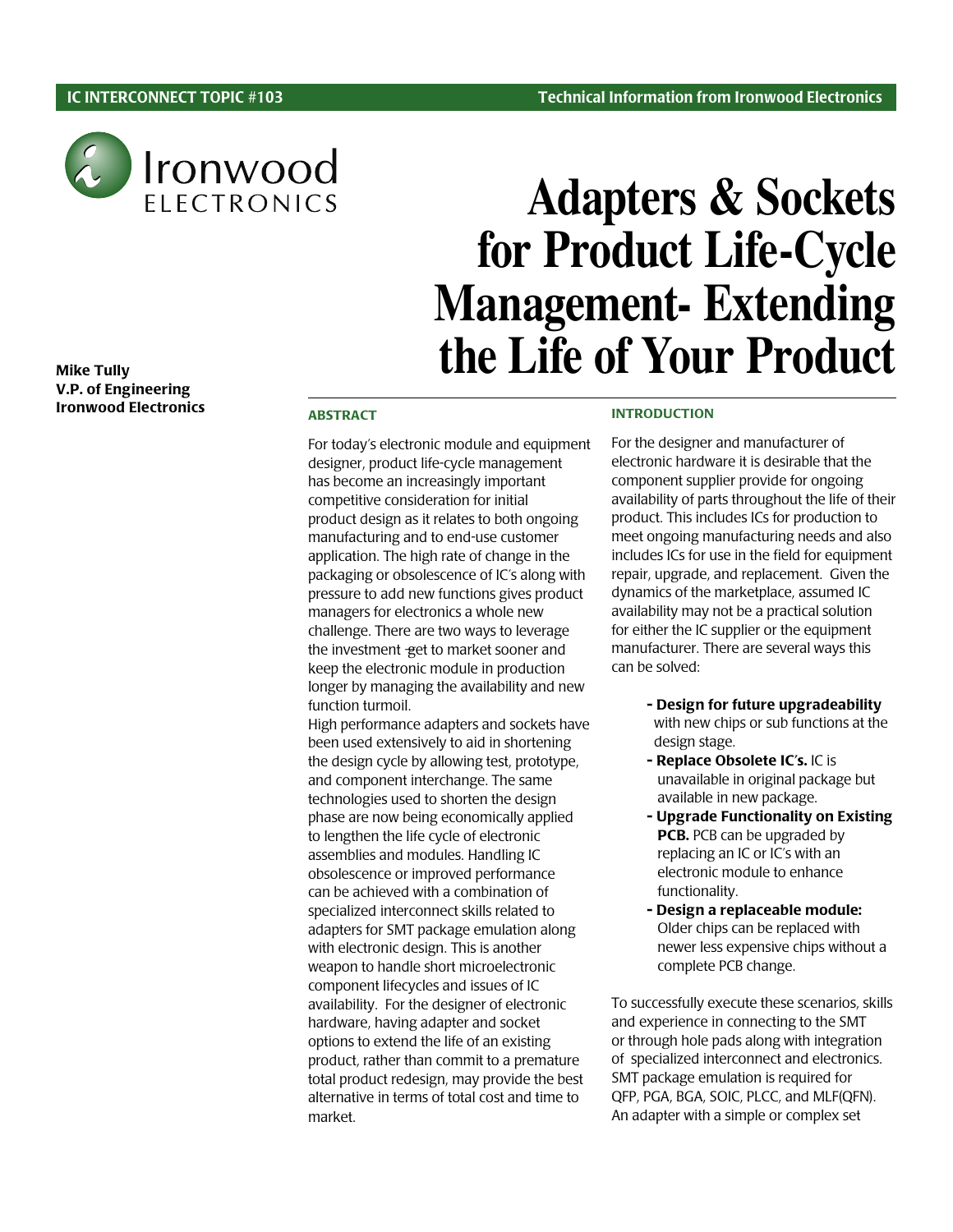of electronics along with the SMT package interface provides the interface in all of these scenarios.

#### **SOLUTIONS**

1. Design for future upgradeability. This involves replacing key components in the field while leaving the rest of components in place. In BGA's this can be solved with a BGA SMT adapter as shown in Figure 1. The female SMT package emulator is soldered to the IC pads with the identical process as a typical BGA attachment. IC's to be replaced are soldered to a male pin adapter and then this assembly is plugged into the target PCB. The capability to provide both a female SMT BGA emulator along with a male adapter that has as few as one IC or a complex module



Fig. 1

Figure 1 shows a BGA IC soldered to a land socket assembly with male pins allowing the IC to be plugged into and out of a Giga-snaP BGA SMT Package Emulator. The assembly can be upgraded with a new microprocessor or FPGA throughout the product's life. The SMT adapters have the same solder ball types as the IC they are emulating. The force to mate land socket to SMT package emulator requires 0.7 Oz per pin. The electrical path of the SMT adapters is a high priority performance issue. The physical length from the point where the top connection point on the male adapter to the solder ball on the female socket is 4.5 mm. This is the shortest and lowest impedance SMT BGA socket adapter available, thereby providing better transmission of high frequency signals. Issues to consider for an SMT socket adapter are insertion force when (un)plugging, warping (some methods will warp both the adapter and your PCB), and connection reliability when installed or when reflowed for other purposes.



is the key to keeping the functionality up to date.

- a. Provide for pluggability of key components. Old IC removed and new IC plugged in.
- b. Logical progression of product upgrades - when new IC is needed.
- c. Repairability and maintainability fix or upgrade in the field.
- 2. Replace Obsolete IC's. Many manufacturers of IC's are dropping older packages of certain parts. This is especially true of through hole technology parts but does extend to PLCC and QFP as more IC's are going to BGA and MLF to achieve smaller size. The key factors to consider are:
	- Fit of the part in location, size.
	- Quality and reliability
	- Affordability of interconnect technology.

Upgrading a PCB by replacing one or more IC's is done to extend product life by adding functionality. In many cases, gate arrays, processors, and DSP's are not adequate to upgrade through software or logic design. Upgrading can be accomplished by connecting to the pads of the now inadequate IC(s) and adding completely new and modern capability to an otherwise serviceable PCB assembly. The key again is combining interconnect expertise to IC pads along with electronic assembly. New functions can be added into what used to be an impossible space.

3. Upgrade Functionality on Existing PCB. Design an application specific

adapter module - matches existing footprint

## But adds:

- a. Enhanced product features
- b. FPGA emulation
- c. Reduce motherboard complexity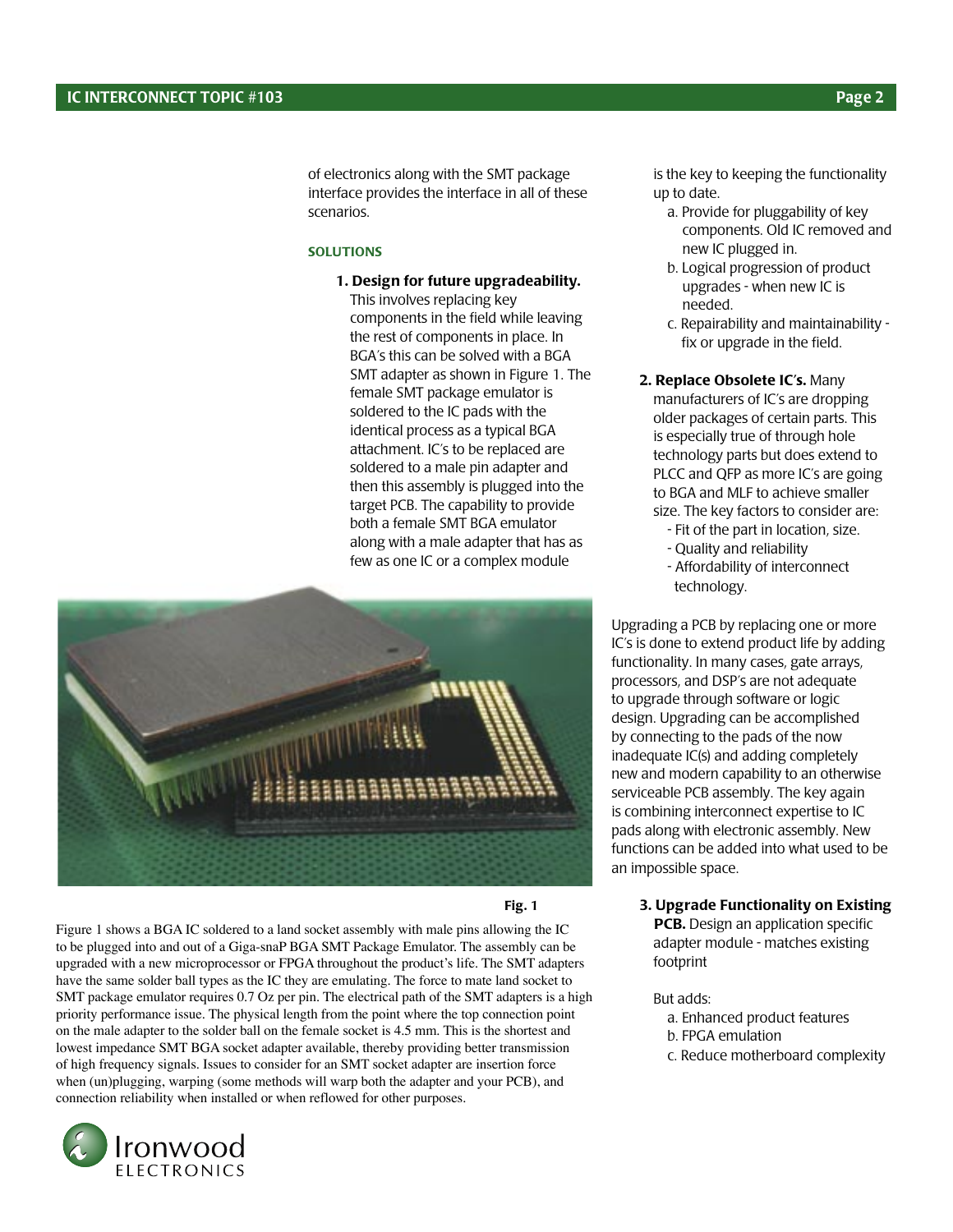

Fig. 2

Figure 2 is a fairly simple adapter which converts a surface mount SO package to a through hole DIP. The DIP IC is obsolete so this adapter was used to keep the board in production at very little engineering or productions cost. A specialized and inexpensive press fit gold pin, along high volume insertion of the IC, keeps cost to a minimum.



Fig. 3

Figure 3 is similar to figure 2 in function but uses a QFP to replace an obsolete PGA device. A press fit interconnect gold plated pin provides a reliable connection from the QFP to an existin PGA through-hole.



Fig. 4

Figure 4 shows a gate array that was replaced with an FPGA along with power supply and other support circuitry. The components on the top include a high density BGA, power supply chips, and discretes all built on a high volume automatic line. The bottom (lower picture) has Ironwood exclusive solder columns that allow the device to be subsequently soldered to a QFP pattern on a larger module on an automated line. New functions are added to the main PCB with just an investment in the FPGA design and the affordable adapter.

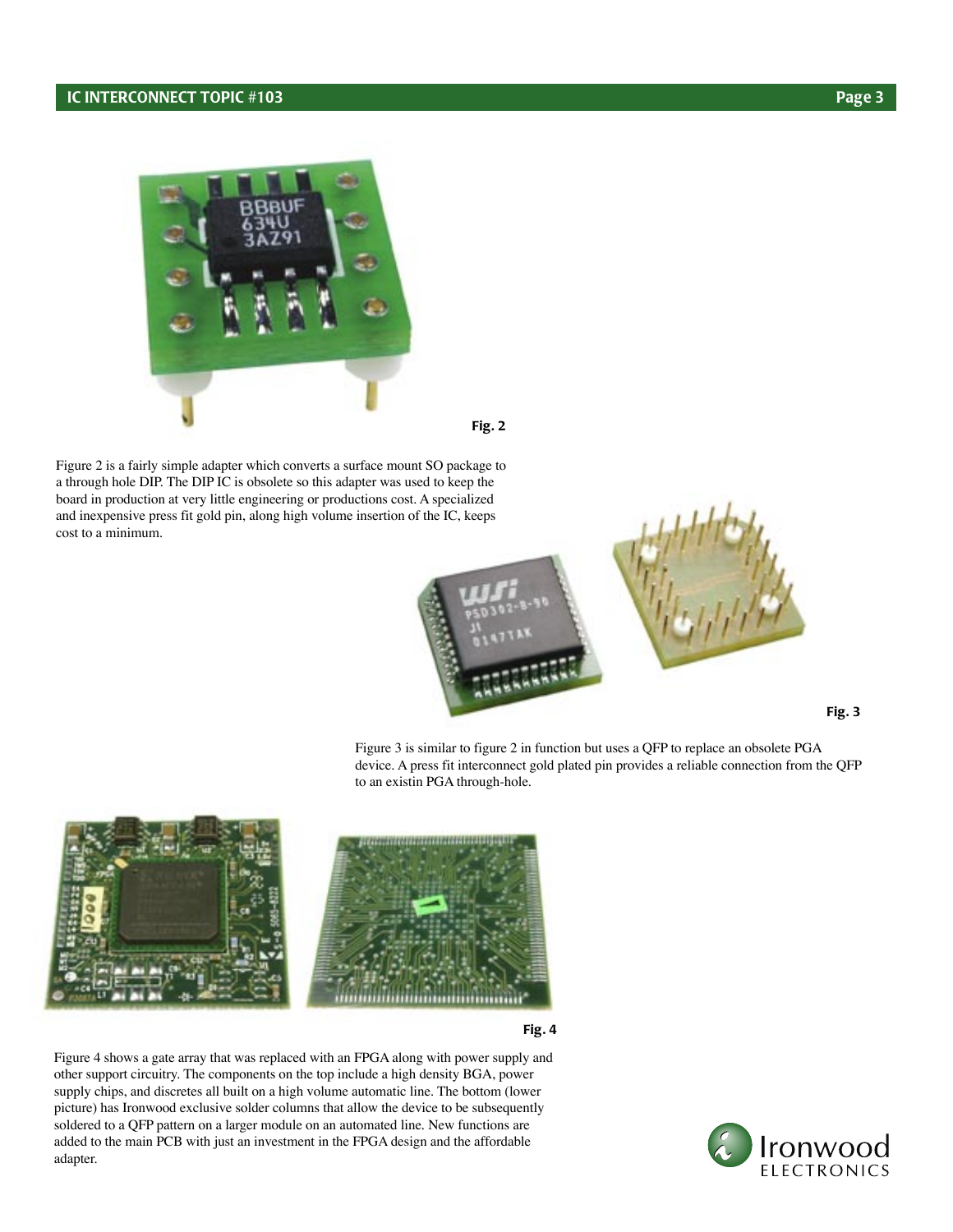

Figure 5 is a very complex adapter which actually replaces two gate arrays to improve performance. The target interconnect is two PGA's (not shown) The IC's are soldered to the adapter. The adapter is then inserted into the PGA and soldered in place. The adapter is designed to withstand subsequent solder reflow processing.





Figure 6 shows an adapter which converts from a BGA package with enhanced features to a base of PLCC j-leads for attachment to a target system with the older version of the IC. A number of components including an IC in QFP package, discretes, and other IC's allow a complex digital and analog function to be accomplished. Special leads to mount to PLCC leads allow SMT attachment to the old PLCC pads which the adapter is replacing.



Fig. 7

Figure 7 is a pluggable upgrade adapter to a target 0.8mm BGA chip. A 0.8mm SMT BGA female adapter is soldered to the target PCB. A matching gold plated male adapter soldered on the bottom of the adapter is plugged into the BGA female SMT adapter. Significant functionality upgrade, along with interconnect to test devices, can be done when the technology to connect to SMT pads allows it.